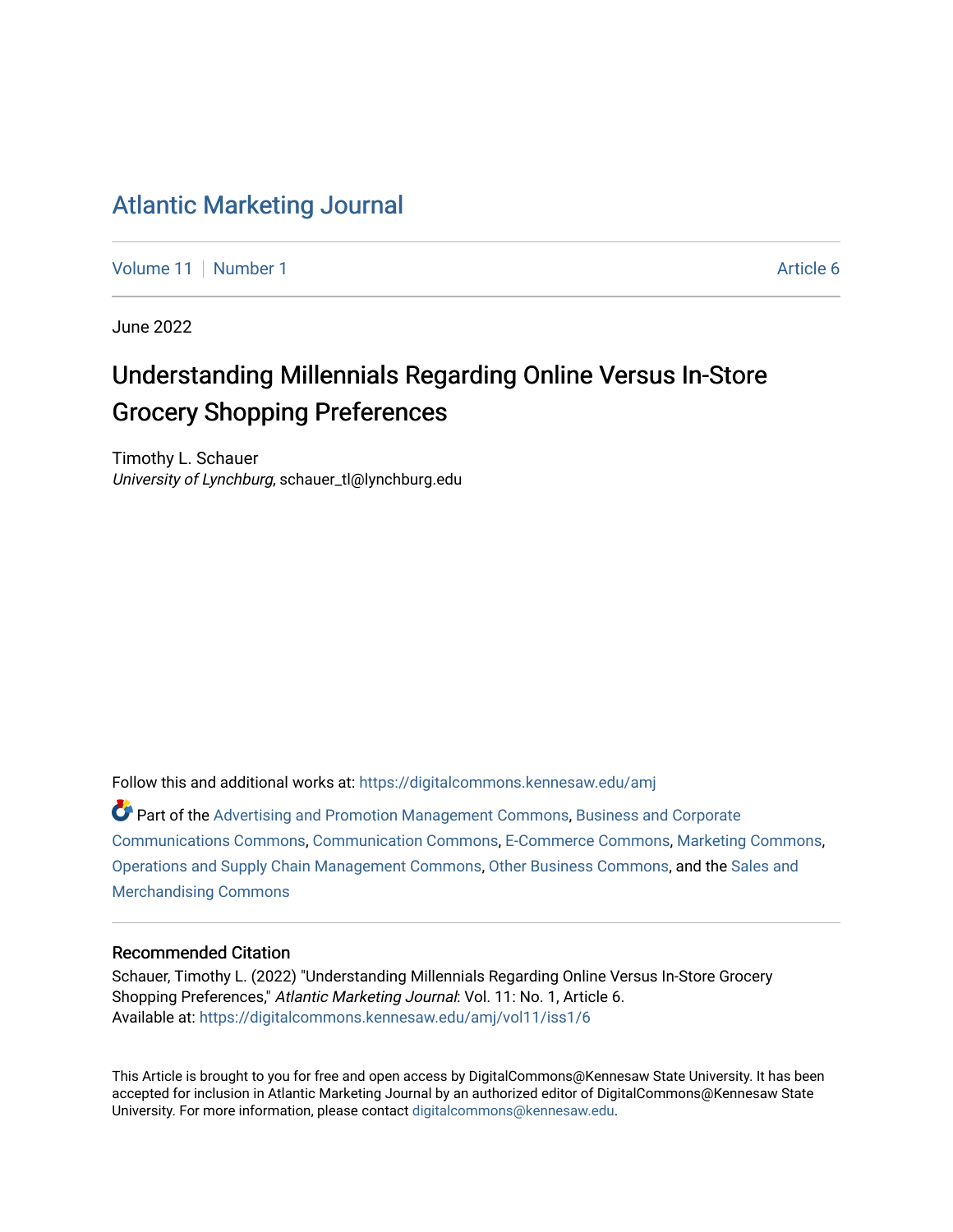# **Understanding Millennials Regarding Online Versus In-Store Grocery Shopping Preferences**

#### Dr. Timothy L. Schauer, University of Lynchburg, schauer\_tl@lynchburg.edu

*Abstract -* Grocery shopping has changed in significant ways over the last 150 years – all to allow customers to choose their own items (Strasser, 1989). Within the last decade, large U.S. supermarkets, like Kroger, Walmart, and Safeway have rolled out online stores (Perez, 2015). However, in 2017, when the Internet-based giant, Amazon, acquired Whole Foods and developed the Amazon Go concept store, the march toward online-only sales came into question. The purpose of this research is to attempt to understand the preferences associated with Millennials regarding online versus in-store grocery shopping preferences. This paper provides the following contributions. First, it extends research on grocery shopper preferences regarding online and in-store environments. Second, the findings provide a deeper understanding of an individual's mindset currently utilizing online and in-store purchasing channels. Finally, it provides initial evidence on the relative importance of online and in-store characteristics.

*Keywords -* Millennials, Grocery, Online Shopping, In-Store Shopping, Retail

*Relevance to Marketing Educators, Researchers and/or Practitioners* - Grocers, who operate on tight margins, must increase their understanding for how to best appeal to shoppers to gain market share or simply to remain competitive. Millennials are an important customer segment so understanding why they prefer one shopping method over another may be helpful for future planning to best leverage or integrate particular shopping preferences into their overall marketing strategy. Educators can draw from the literature review to provide historical context to grocery retailing.

## **Introduction**

Understanding Millennials grocery shopping motivations of online and offline grocery shopping is the purpose of this study. Technology and a changing consumer behavior have given way to online grocery shopping. The customer often has the choice of picking up their grocery order at the physical store or, with certain retailers like Amazon and Walmart, having the items shipped directly to their homes. This style of grocery shopping has evolved from years ago when neighborhood grocery stores were the norm. In 1859, Great Atlantic and Pacific Tea Company (A&P), became the first grocery chain in America. By 1880 they had over 100 branches and changed the way grocers did business by offering fixed low prices (Turrow, 2017). A&P also offered advanced customer credit and free delivery like most of the other local grocers.

In 1916, the grocery industry experienced a new paradigm. The Memphis, Tennessee, Piggly Wiggly store, under the leadership of Clarence Saunders, changed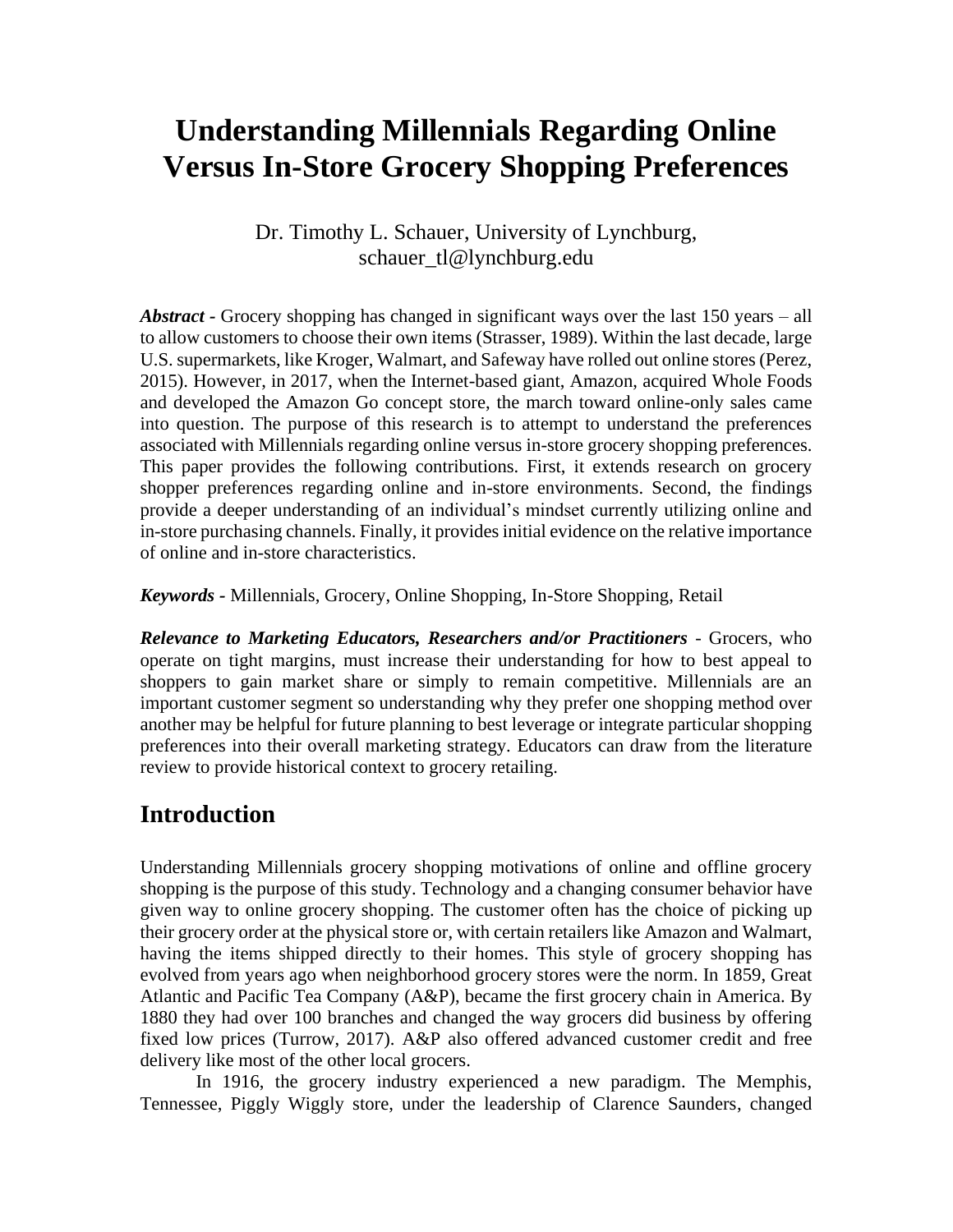history. Saunders' had the idea to allow customers to pick out their own items, instead of having a clerk do so, and then pay at a central checkout area. The rationale behind this change was that if consumers could see and touch their own items, that they would buy more (Turrow, 2017). Before long, the physical layout of grocery stores was restructured. Service counters gave way to grocery aisles and shopping baskets (not yet with wheels) – all with the goal of allowing customers to choose their own items (Strasser, 1989). Manufacturers began marketing items directly to consumers, adopting campaigns and packaging that pointed consumers to the product inside the box or package. Manufacturer's also offered gifts and discounts for collecting proof of purchase from the product package (Turrow, 2017).

Another large disrupter shook the grocery industry in December of 2011. Amazon encouraged shoppers to install their price check app on their smartphones. To entice customers, on certain items, Amazon offered a 5% discount (up to \$5) if the customer purchased the scanned item from Amazon (Mandelbaum, 2011). This creative strategy propelled the use of the Amazon app resulting in Amazon sales. Today, online grocery shopping, although still quite small, is on the rise around the world with an annual growth rate of 14% over the last 5 years (Halzack, 2015). Large U.S. supermarkets, like Kroger, Walmart, and Safeway have rolled out online stores (Perez, 2015). However, in 2017, when the Internet-based giant, Amazon, acquired Whole Foods and developed the Amazon Go concept store, the march toward online only sales came into question. The new Amazon Go store allowed consumers to enter a physical store by scanning a code on their mobile device, pick up products, and leave without any checkout process. This shopping channel blurred the line between digital and physical spaces.

Past research regarding online shopper behavior has mainly focused on comparing purchasing data from offline and online retailers (Anesbury, Nenycz-Thiel, Dawes, & Kennedy, 2016). For example, Degeratu, Rangaswamy and Jianan (2000) examined the effects of a set of attributes related to choice in online and offline environments. The authors found that in some categories brand names are more important online than offline, and that price promotions have stronger effects online than in traditional brick and mortar supermarkets. These two-decade old findings may in part be based upon the relative recency of shopping channels. Another study conducted by Danaher, Wilson, and Davis (2003) examined matched samples of consumers; comparing the observed loyalty in each channel (online, in-store) with a baseline formed from the Dirichlet Model of repeat purchase. The study found that large brands enjoy higher loyalty online than small brands, while the effect was reversed for small brands (Anesbury, Nenycz-Thiel, Dawes, & Kennedy, 2016).

Andrews and Currim (2004) utilized the same data as Degeratu et al. (2000) and found online consumers have higher loyalty to brands than in-store purchasers, are less price sensitive and preferred buying larger pack sizes. A subsequent study of the same consumers, both online and offline, confirmed higher brand loyalty and higher loyalty to pack size and lower price sensitivity when purchasing online (Chu, Arce-Urriza, Cebollada-Calvo, & Chintagunta, 2010). In contrast, Dawes and Nenycz-Thiel (2014) found there was little difference in the loyalty levels between online and offline purchasing regardless of the brand and found that private labels enjoyed slightly higher market shares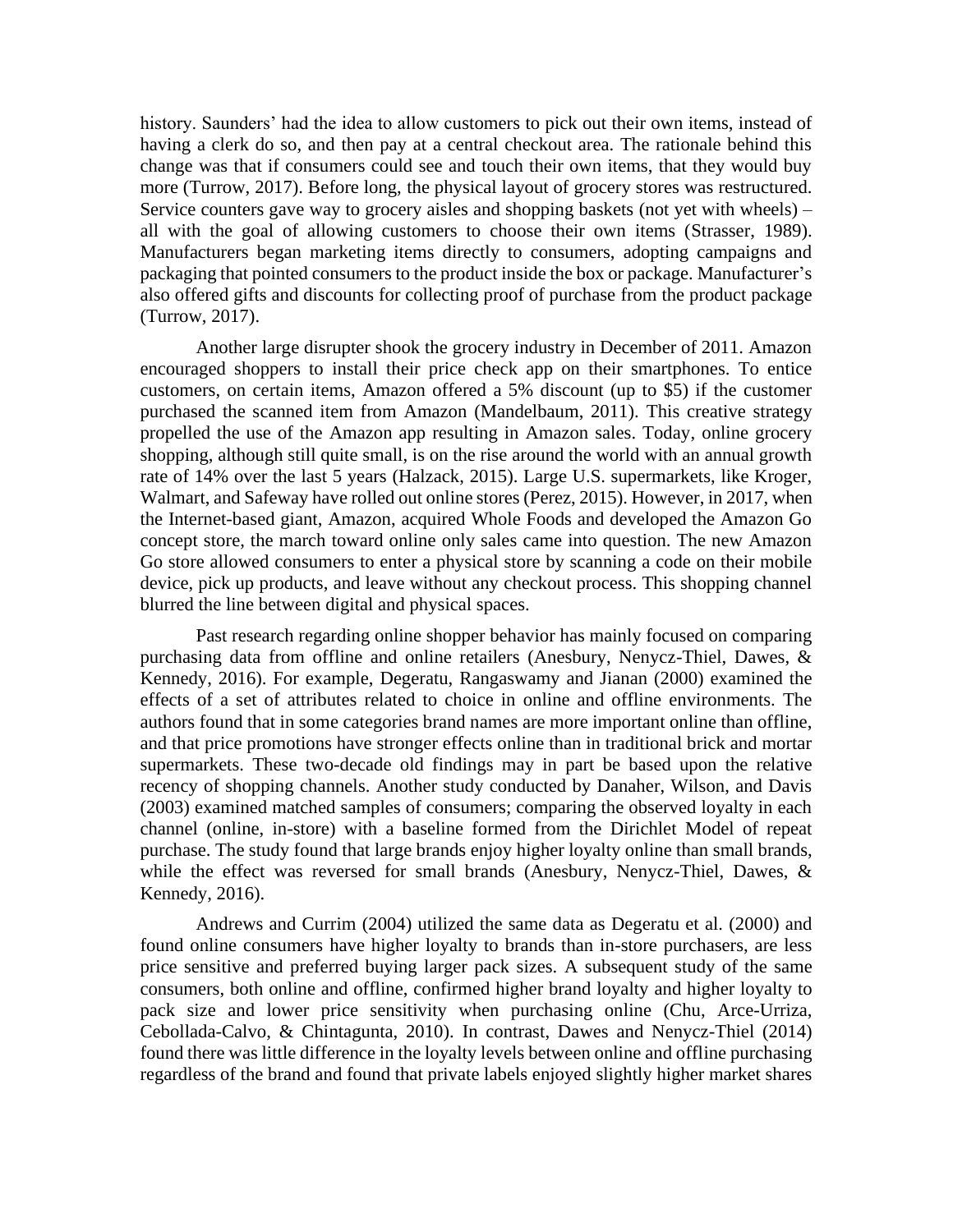online. After a review of grocery shopping modality, past research has identified some differences in purchasing data between online and in-store grocery shopping behavior.

Despite the growth and importance of online groceries, minimal research exists exploring why people shop online or in-store for groceries and how online shopping behavior compare with in-store shopping behavior. Grocery shopping dynamics changed even more in the Fall of 2019 when the novel SARS-CoC-2 coronavirus emerged in Wuhan, China (Scripps Research Institute, 2020). On December 31<sup>st</sup>, 2019, spokespeople from China told the World Health Organization (WHO) of an outbreak of a novel strain of coronavirus causing severe illness (Ibid, 2020).

Shopper's behavior changed drastically and could potentially be affected longterm, in terms of why they choose to shop online or in-store, by differences in channel characteristics and the consumers understanding and appreciation of those characteristics. To blur the lines even more, discrepancy between asserted shopping motives and actual purchase behavior prevails in online grocery shopping. A majority of American consumers still express an overall hesitation to engage in online grocery shopping evidenced by less than 4% of all 2018 groceries were purchased online [\(Hartman Group, 2018\)](https://www-sciencedirect-com.ezproxy.lynchburg.edu/science/article/pii/S0148296320303106?via%3Dihub#b0090). As online grocery shopping increases, traditional grocers may find further pressure in an already historically low margin industry where volume based upon loyalty and foot traffic is being threatened.

This paper provides the following contributions. First, it extends research on grocery shopper preferences regarding online and in-store environments. Second, the findings provide a deeper understanding into the mindset of individuals that are currently utilizing online and in-store purchasing channels. Finally, it provides initial evidence on the relative importance of online and in-store characteristics.

#### **Literature Review**

Mertz (2013) posits that consumers and retailers realize benefit from online shopping. Consumers benefit through convenience of time, place and products and retailers have the advantage to be connected with customers at any time – not restricted by store hours. Past research, resulting in an abundant amount of literature, addresses the time-saving component of convenience and suggests that the online environment potentially reduces the amount of time required to shop. Morganosky and Cude (2000) were the first to look specifically at the reasons for U.S. consumers to shop for groceries online. Their survey of 243 respondents showed that convenience and time saved were the primary reasons for shopping online. Much of the existing convenience literature has explored the development of the multidimensional service convenience construct in a conventional, brick-and-mortar retailing environment (Clulow & Reimers, 2009; Fitch, 2004; Reimers & Clulow, 2009).

One such study by Bellman, Lohse, and Johnson (1999) was conducted in the early stages of online shopping. Time savings was an important element of shopping online, however, the study was not specific to grocery shopping and most grocers did not possess the infrastructure to be able to facilitate online purchasing. Later, Berry, Seiders, and Grewal (2002) posited that consumer perceptions of convenience are negatively influenced by their perceptions of the cognitive, physical, and emotional effort associated with the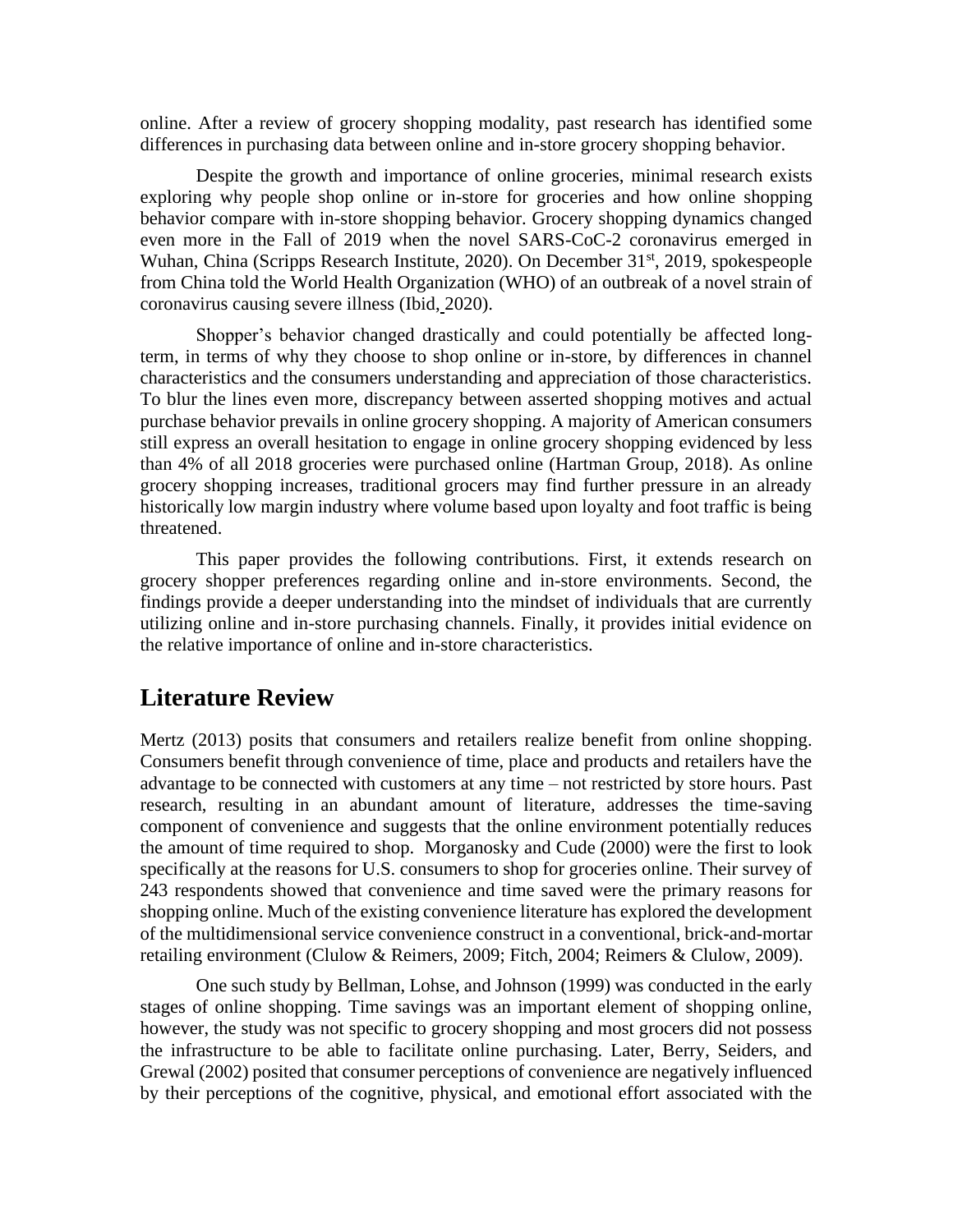shopping effort. A later study, conducted by Beauchamp and Ponder (2010), explored the convenience dimensions common to both online and offline shopping settings and examines the relative importance of each dimension from the perspectives of online and offline shoppers.

Researchers also point to save-able shopping lists and retailer site cookies as ways to make it easier for shoppers to find what they have previously purchased (Huang  $\&$ Oppewal, 2006; Morganosky & Cude, 2000; Sorensen, 2009a). Huang and Oppewal (2006) found that in the United Kingdom consumers shopped online for the convenience and time savings realized over traditional grocery store shopping. The authors concluded that fifteen minutes difference in travel time to the grocery store had a greater impact on the relative preference to shop online or in-store than a delivery fee of £5.

Ramus and Nelson (2005), looked at shoppers in Denmark and the United Kingdom and discovered that in the minds of consumers online grocery shopping has advantages compared with conventional grocery shopping not only in terms of convenience, but also because of the breadth of products and lower pricing. Disadvantages included the risk of receiving inferior quality groceries and the loss of the recreational aspect of grocery shopping. Other hindrances to online grocery shopping include issues surrounding privacy and security (Maignan & Lukas, 1997; Miyazaki & Fernandez, 2001).

One study conducted in Malaysia suggests similar finds of time savings and convenience (Mohd Zaini, Ramli, Ghani, Samsudin, Hamid, Jusoff, Ngali, Rahmat, Khalid, & Musa, 2011). A more recent study from Hong Kong explored the five dimensions of online shopping: access, search, evaluation, transaction, and possession/post - purchase convenience and found convenience is a major reason why grocery shoppers choose online shopping (Jiang, Tanh, & Jun, 2013). In addition to identifying convenience as a major draw to online grocery shopping, recent findings identify better-quality products, and fresher produce as common benefits that consumers associate with online grocery shopping [\(Hartman Group, 2018\)](https://www-sciencedirect-com.ezproxy.lynchburg.edu/science/article/pii/S0148296320303106?via%3Dihub#b0090). Sensory marketing offers potential explanations as previous research supports that sensory cues (e.g., brightness, softness, temperature) drive consumers' purchase decisions (e.g., Girard, Lichters, Sarstedt, & Biswas, 2019, Spence et al., 2014). Accordingly, consumers' innate need for touch can lower the appeal of online grocery shopping (Brasel & Gips, 2014, Yazdanparast & Spears, 2013).

According to [Scott, Faris, and Bielinska \(2019\),](https://www-sciencedirect-com.ezproxy.lynchburg.edu/science/article/pii/S0148296320303106?via%3Dihub#b0255) German consumers welcome the flexibility of shopping online without time restrictions (especially on Sundays when stores generally remain closed due to retail law restrictions).

In spite of a great number of relevant studies, a search of the literature revealed few studies conducted within the U.S. that have examined specifically why consumers, particularly Millennials, shop online or in-store. As Millennials become a greater percentage of the grocery shopping population and as more retailers are entering the online shopping market with updated shopping software, shopper's motivations may be changing.

### **Methodology**

Following Moustakas (1994), I used an empirical phenomenological research approach to explore participants' experiences, perceptions, and feelings relating to the central theme of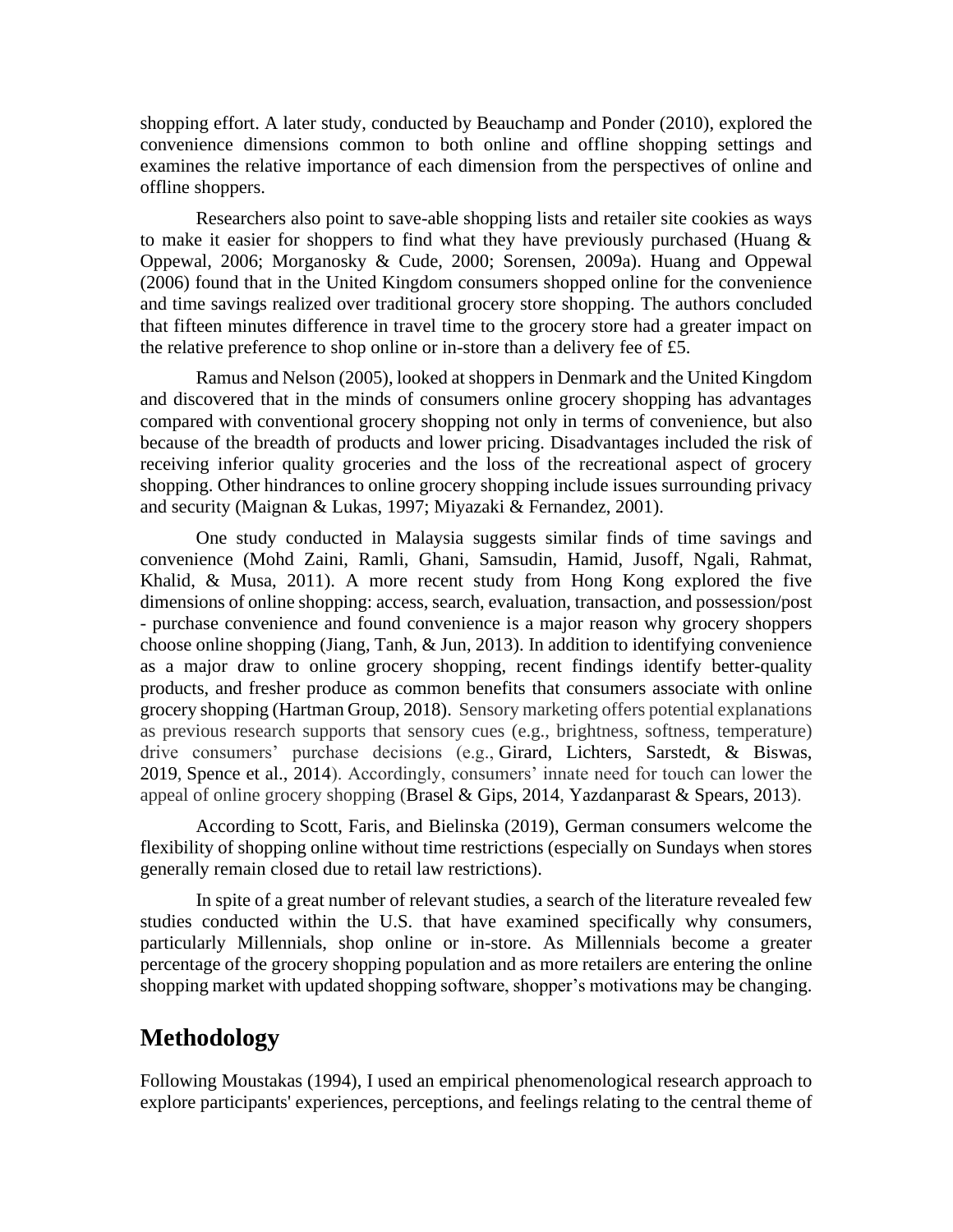the online grocery and in-store grocery preferences of millennials. Fundamentally, this study attempts to understand millennial preferences related to the purchase of groceries online versus in-store. Core to the study is the age of the participant and their geographic location. This study includes 24 individuals born between 1980 and 1994 living in the mid-Atlantic section of the United States. Eighteen of the participants had children living at home. Participants were invited via social media platforms and potential research participants were vetted according to three qualifiers: (a) Participants had to be born between the years of 1980 and 1994, (b) must live in the U.S. on the east coast, and (c) have must have made some grocery purchases online and in-store. Each qualifying participant was interviewed and recorded so the researcher could later analyze and categorize data by theme.

Interviews were conducted using Zoom and digitally recorded and transcribed using NVivo 10 software before being analyzed for potential themes. Data collected through the interview was transcribed and reviewed line by line as soon as possible after the completion of the interview, and coded by themes using NVivo 10 software. The use of the NVivo 10 content management system aided in the organization of data storage making querying data more accurate and efficient (Hutchison, Johnston, & Breckon, 2010).

I followed the seven step method outlined by Moustakas (1994): (a) transcribing the interviews and listing relevant works and phrases to the qualitative phenomenological study; (b) coding relevant information; (c) grouping related themes; (d) checking consistency of participants' recorded information; (e) discovering and describing the meanings of experiences related from participants; (f) constructing a detailed written account of each participant's perspective notating common categories, patterns, and themes; and (g) constructing a written synthesis of the meanings of the experiences of the participants.

The following questions were used to gain insight into the experience and perceptions of Millennials.

Q1: Describe your typical online grocery shopping experience?

Q2: Are there items that you buy in one mode (online or in-store) that you would not buy in another?

Q3: In general, what differences come to mind when thinking about online grocery shopping and brick-and-mortar grocery shopping?

Q4: Online: What makes the grocery shopping experience enjoyable?

Q5: Online: What are the headaches?

Q6: In-store: What makes the grocery shopping experience enjoyable?

Q7: In-store: What are the headaches?

Q8: What are the factors that influence whether you shop at a store or online?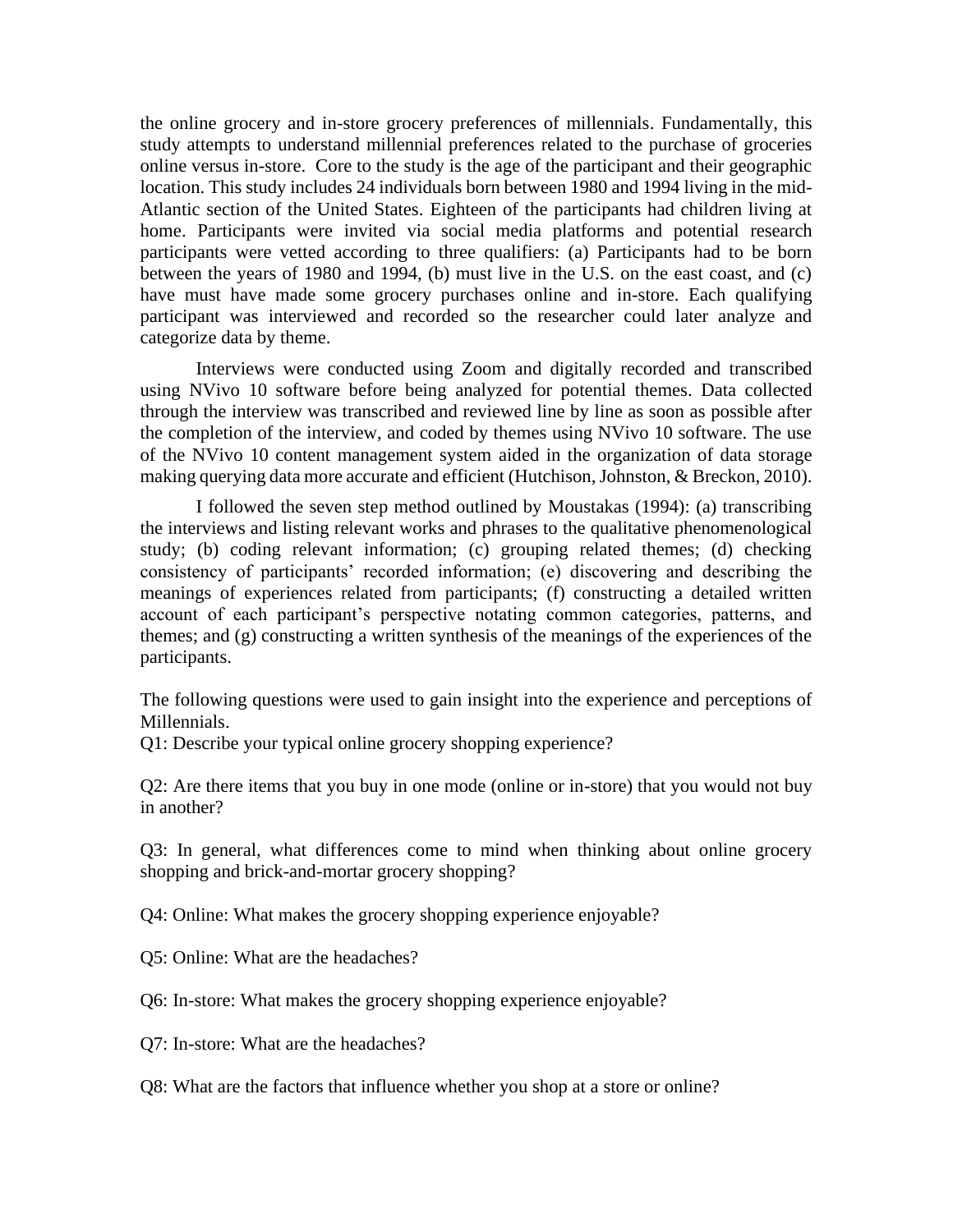Q9: If you could speak to the companies that provide online grocery shopping, is there anything you might tell then that would be a good idea for them to know or implement?

### **Findings**

The findings from the research suggest six major themes. These include: (a) the value of convenience; (b) the ease of the online shopping process; (c) adherence to budget; (d) the annoyances of in-store shopping; (e) angst over out-of-stock items and last-minute list additions; and (f) the joy of seeing people and products in a grocery store.

#### **Theme # 1: The value of convenience**

Berry, Seiders, and Grewel (2002) proposed that service convenience has two dimensions—time and effort. Consumers spend time and effort deciding on, accessing, transacting for, and benefiting from a service. Most participants mentioned the fact that shopping online is more convenient that shopping in-store and therefore, prefer to shop online. This finding supports Kumar and Kashypap's (2018) assertion that consumers wish for convenience has grown, resulting in an increased desire to shop online. One participant specifically mentioned time and effort when they stated, "I can shop in my pajamas on my couch. Shopping takes a lot less time. I am all about convivence." Another participant stated, "If I remember that I need dog food, and I am at a red light, I'll order it because it is only a couple of clicks. My list is on my phone at all times."

This study revealed that 40% of the online orders were purchased through a smartphone. One participant that uses a smartphone pointed to the ordering process specifically stating, "The ordering process is so convenient. Everything that I order is saved in a favorite section. This feature allows me to conveniently reorder those items on my next order. The interface is super user friendly." Regarding these saved item lists, one participant shared in the above sentiment when they exclaimed, "The start list is a big deal"!

Another participant brought up the convenience of creating an online shopping list. They keep that list "going for a few days, check out tonight, and pick up tomorrow. Creating an ongoing list is convenient and is so much easier to remember." One participant who cares for her aging mother, simply said, "Online is definitely more convenient." A mother of three young children remarked, "I read the labels in a 360-degree view that lists the ingredients right on the screen.

These comments support the recent studies showing that convenience has a direct effect on purchasing trends (Jiang, Yang, Jun, 2013, Mpinganjira, 2015) and should be carefully considered by retailers as millennials' buying power increases and contributes to a greater percentage of grocery revenue.

#### **Theme # 2: The ease of the online shopping process**

Overwhelmingly millennial participants felt that shopping online through retail grocers' proprietary online ordering platforms and through larger retailing websites such as Amazon, was far easier then purchasing through a traditional brick and mortar grocery retailer. Every participant mentioned purchasing food online was easier than purchasing in person. Respondent's feedback are consistent that online purchases are easier regardless of the retailer involved. In addition, 80% of the participants picked up their own groceries at the brick-and-mortar location as opposed to having the groceries delivered to their home.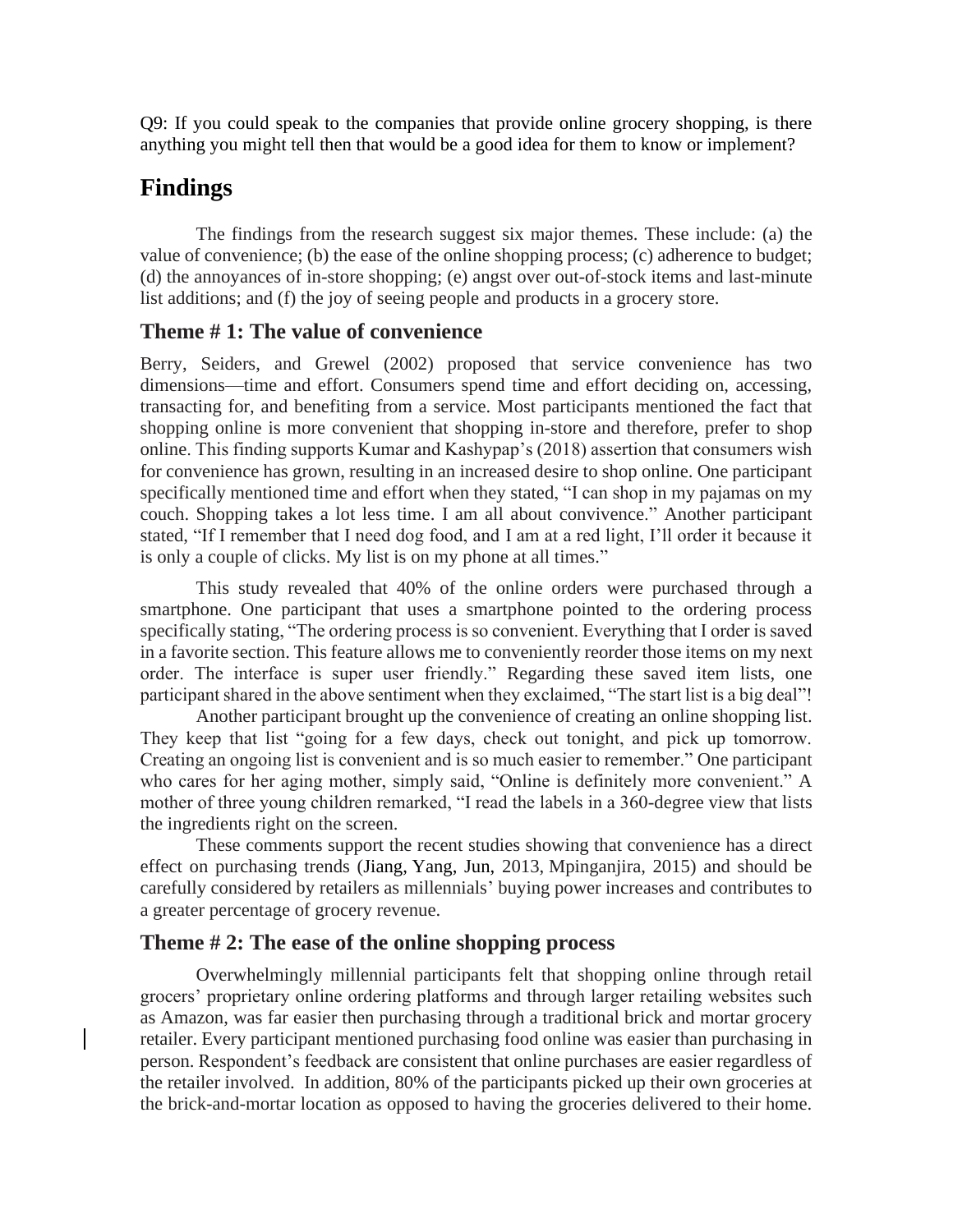In spite of this expended effort, time, and expense to pick up the groceries, every participant commented how much easier online ordering was as opposed to shopping in-store. One participant offered this comment, "If I know that I have a busy week ahead, then I just go ahead and order [it]."

Several participants with small children mentioned how online shopping is easier compared to "going around the grocery store with a toddler". In fact, 20% of the participants only started to shop online after having their first child. One of the participants with a small child said it this way, "Ordering online is extremely easy. It is quick, painless, and I don't have to argue with anybody." Twenty-five percent of the participants stated that they like seeing product reviews from other shoppers and point out that this is a huge advantage to them that cannot be realize within the store. The easy ability to compare online prices was a commonly quoted benefit of online shopping.

#### **Theme # 3: Adherence to budget**

Thirty percent of the study participants talked about the impact on their budget based on how they choose to shop – online or in-store. Those that mentioned budget were far more adamant about their decision to shop online. One millennial father said "When we used to shop in-store, we constantly ran over budget. Shopping online is much easier to stay within our budget." Similarly, another participant declared, "Online shopping is much easier for me to stick to a budget. When I am at the grocery store, I have a list but I never stick to it."

Several participants mentioned the reduction of impulse buying when they shop online and one participant quantified the savings of "10% by sticking to an online shopping list." They went on to explain that, "Besides removing the temptation by going into the store, I get awesome coupons off of my online order." One participant mentioned that through online shopping, "I buy a lot less junk and excess items that sit in my pantry." Impulsive shopping extends beyond purchasing additional groceries for one participant who confessed, "If I go into a superstore, I will come out with blue rays or a comforter that I didn't need."

#### **Theme # 4: The annoyances of in-store shopping**

A thorough understanding of participants' preferences for online shopping is crucial to grocers as they seek to creating value in an industry with low net profit margins averaging approximately 1.5% – 190th out of 215 industries in terms of net profit margin performance [\(Hemscott Americas, 2012\)](https://www.emerald.com/insight/content/doi/10.1108/EJM-01-2014-0047/full/html?casa_token=tSSgSkGQ2HYAAAAA:n5cad4hwfmy6jCw8nitFXlHDWcfeh3pdhYw50of3VpsN2P-Xxl8JABZXjnlaPAn11iTwyxV4WT3vpbZmebacrr_0lCkneRgnTgbDUMQk7BJQOTfpKmnc#b38).

Some of the criticism related to brick-and-mortar stores may be inherent with instore shopping. However, other components may be addressed by grocers to minimize or eliminate in-store inconveniences and annoyances described by study participants. Many of these comments centered around the joys of not having to shop the grocery aisles with children. One participant explained it like this, "Online shopping saves me the hassle of having to pack up the children, unload them, wipe down the grocery cart, and then get into the store."

One participant was clear that "people standing in the aisle" was the most annoying thing about shopping in a store and another mentioned that it is "a hassle maneuvering through lines during busy times." One participant was particularly annoyed at the number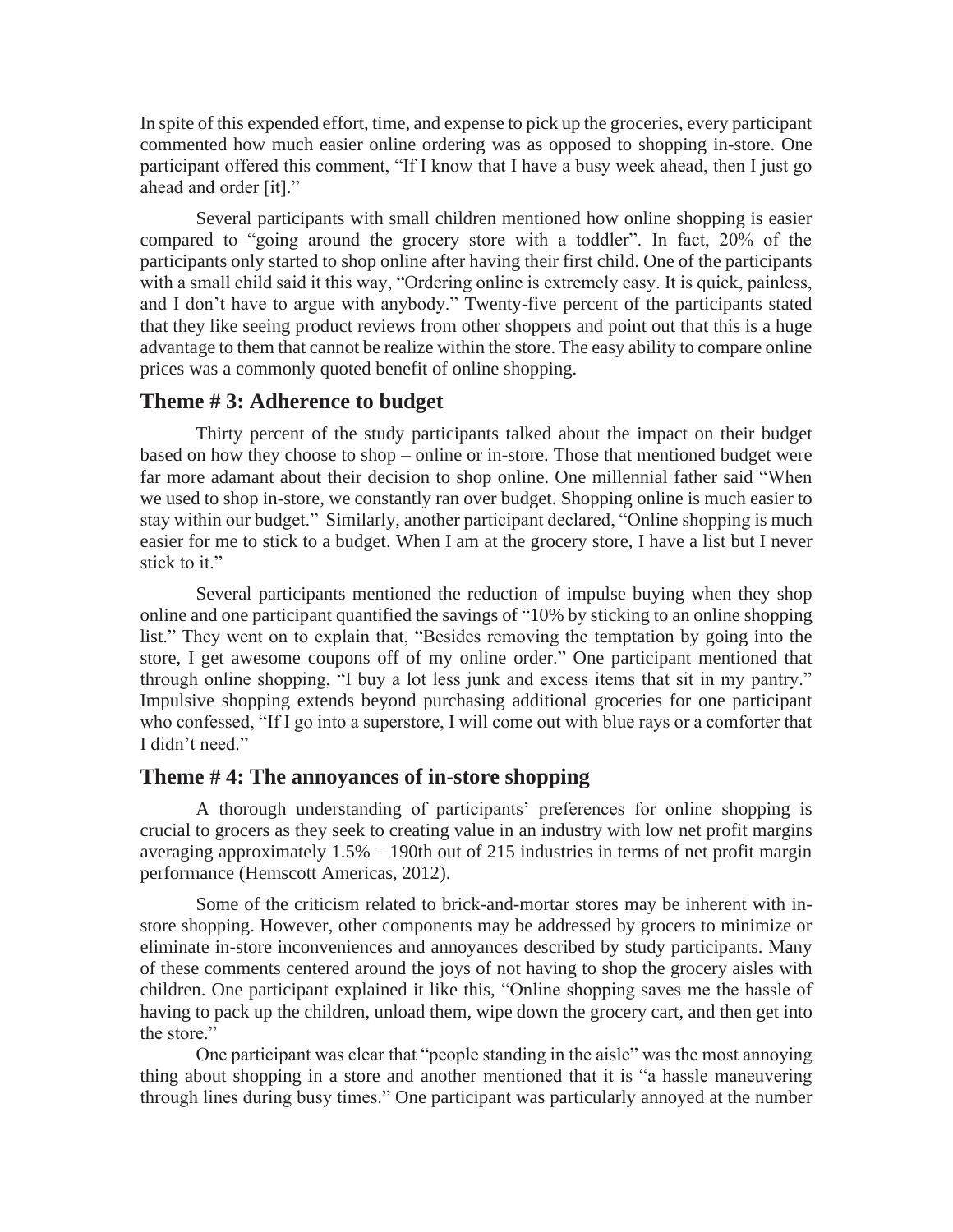of unmanned cash registers, particularly if they had to stand in long lines. One millennial mother was clear about why she "hates to shop in a store." She explains, "I hate all of it – the stress, the time, crying babies, way over budget, check-out lines, loading your own groceries, buggies rolling away, and then having to walk the buggy to the cart corral." One participant brought up two additional in-store shopping annoyances – "In-store shopping is difficult for the elderly. Also, the deli may or may not be open."

#### **Theme # 5: Angst over out of stock items and last-minute list additions**

This theme emerged in a number of different ways by several participants. One participant pointed out that the grocery store will substitute with a higher priced brand name item if the private label item is out of stock, but expressed frustration regarding listed out-of-stock items that she "knows are in the store." Several participants stated that although substitutes are offered for out-of-stock items, "You will only know what items are out of stock when they come to your car with your order. It sure would be nice to know before you get to the store when I may be able to change tonight's menu." Those participants also provided a common solution. One said, "If something were out of stock, a phone call letting us know would be helpful." Another suggested adding an option to live chat regarding substitutes. "I may be willing to approve a non-organic strawberry option, for example, if organic strawberries are out-of-stock."

Closely related to out-of-stock items are items that participants would like to add after they placed their order. In this case, the items did not get placed within the order. One participant described it like this, "I hate that I cannot add an item after the order is placed. You may have to go into the store for one thing and I'm not doing that. Oh darn, I forgot to buy taco seasoning and we're having tacos for dinner tonight. Maybe someone could pick the items I forgot." A similar sentiment was shared by this participant when they said, "I wish they would provide a grace period for a phone call after the order is placed. Often, I think of something on the way to pick up my order. I would be willing to pay an upcharge for this service."

#### **Theme # 6: The joy of seeing people and products in a grocery store**

The sixth theme centered on the social aspects of being in a social environment within the grocery store. One participant stated, "I love going to the store where I recognize people – friends and employees." Another participant spoke of the, "… fun of bumping into people you know. There is a community component that is valuable, particularly after a year of Covid." One participant focused on the stores employees when they stated, "Seeing employees and building relationships, for me, is fulfilling in some way." Finally, one participant makes the grocery shopping trip a social event and revealed, "I enjoy making it a date. I shop and then go for lunch."

Many participants do enjoy the in-store environment and expressed that sentiment. One participant was clear, "I enjoy grocery shopping… strolling, looking at labels, and I like the creative part of seeing something that I never thought of." Another stated, "I like seeing different products and sales." Yet another said it this way, "Things are neat and in their place."

To some participants, shopping in-store provides additional value that online shopping cannot provide. One participant pointed out that by shopping online, the customer does lose an element of control. He supported that notion by stating, "When I shop online,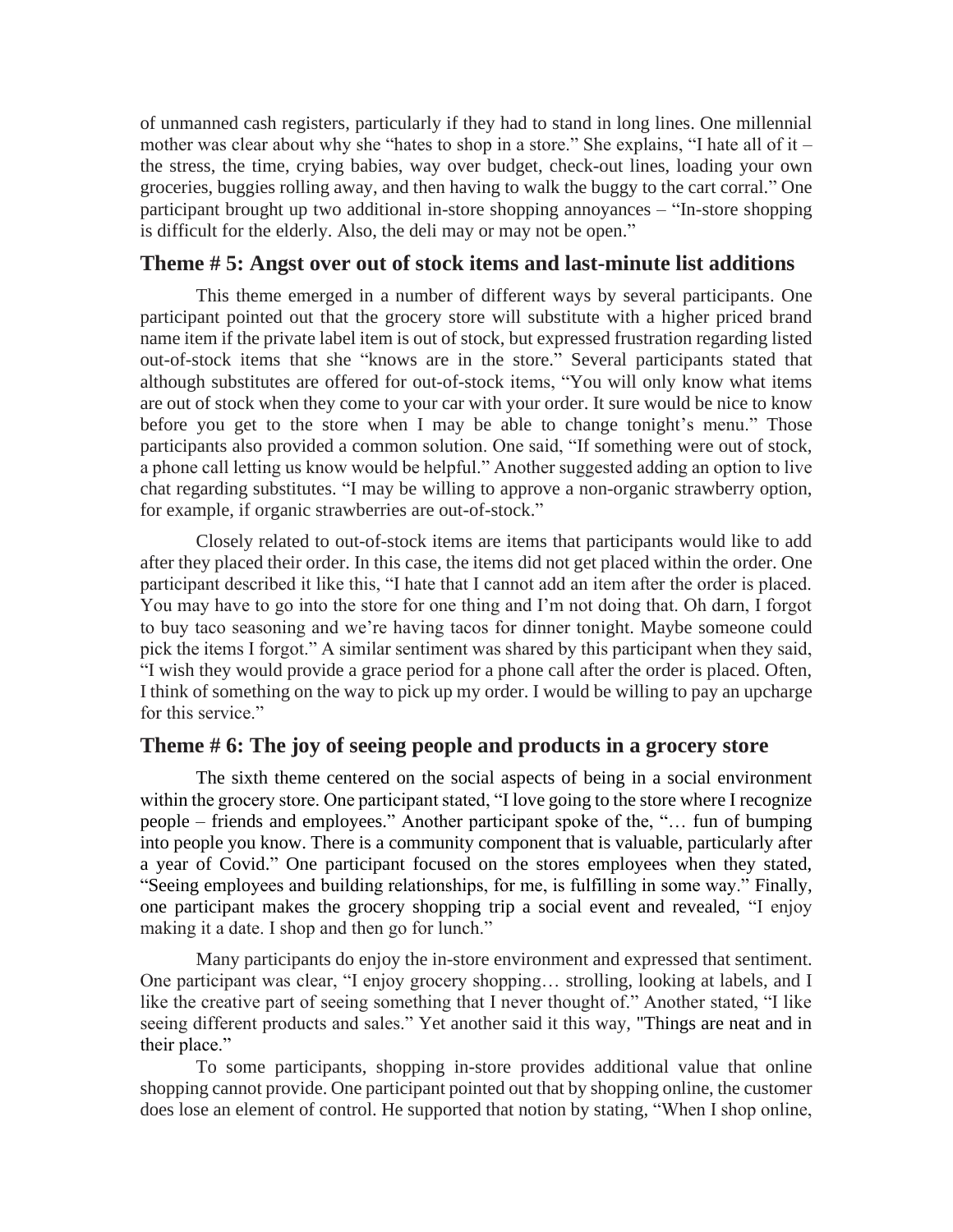I may get bread that lasts the whole week or I may get bread that last for three days." Another participant had concerns about product quality. They said, "I buy all my fruits and vegetables in the store. I tried to buy them online once and it was bad." One solution provided was to provide shoppers quality assurance by implementing a quality verification program. One the other side of the continuum is this comment from a participant that is satisfied with the quality she has experienced through shopping online. She said, "I thought that I would be funny about meats, but I am not. If I am in the store, I look at the meat, pick it, check the dates. The shoppers are picking out excellent meat and eggs."

#### **Discussion**

These findings provide insights into the motivations of millennials for the benefit of grocers vying for market share and, in some cases, for their very survival. Millennials are the largest generation on record and make up one third of the current U.S. population (Gorczyca & Hartman, 2017). Therefore, understanding this generation's grocery shopping preferences are of great importance. The current pandemic has forced many grocers to accommodate a changing shopper by offering, or improving, the online shopping experience. The pandemic has increased online shopping significantly. By 2025, we expect that 21.5% of shoppers will purchase their groceries online (Perrier, 2021). According to a May 2020 survey by Salesforce Research, due to the convenience and the positive experience during the stay-at-home orders, many customers will continue to buy items online even after the pandemic. However, improving the customer experience by providing a better way to deal with out-of-stock items and substitutions may increase customer satisfaction levels.

Overall, the findings suggest that online shopping benefits far outweigh in-store benefits. However, while online shopping may be gaining in popularity, in-store shopping still provides value for many people – almost 90% that still shop in-store (Perrier, 2021). Reducing some of the addressable annoyances related to in-store shopping, could be useful. For example, could checkout lines be managed more effectively?

No matter which method shoppers use to order and receive their groceries, it would behoove grocers to listen and learn so they can provide greater value to their customers. Creating a new hybrid shopping version could also be possible. Could online shopping adopt a social component? Could the online experience include an automatic price comparison? Would the in-store shopping experience be elevated if the checkout process were modified or eliminated from how it is currently being handled?

#### **Conclusion**

Grocery retailers need to gain a deeper understanding of their markets to better connect with their customers. Current retail conditions, particularly in light of the recent pandemic shutdown, may provide opportunities for retailers to examine their brands in terms of brand promise, brand message, and brand attributes. The primary research limitation is that the majority of the research comes from participants. Respondents are limited to those who have the time and inclination to participate in the study (Rubin  $\&$ Rubin, 2012). Additional research limitations include the lack of access to the data large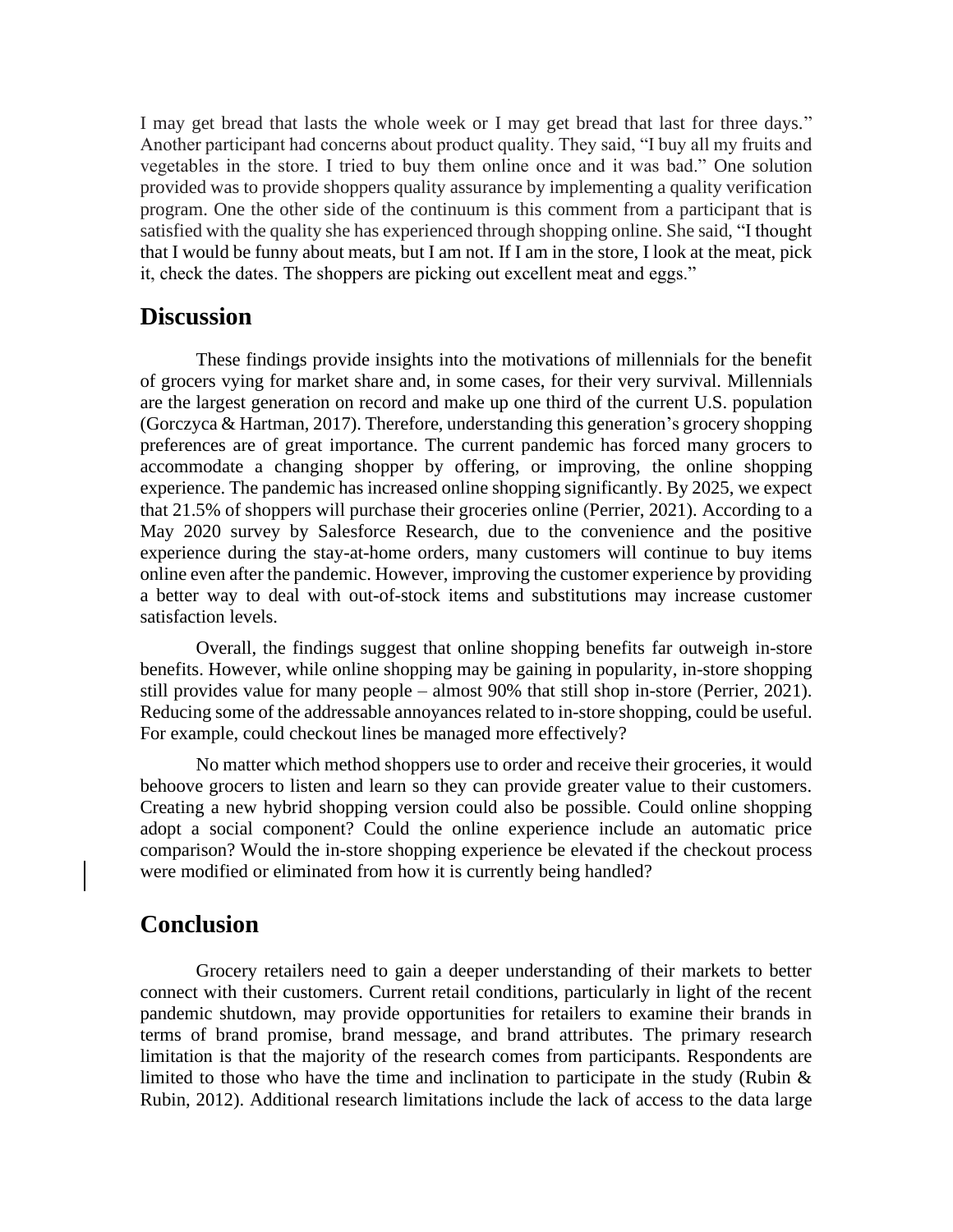grocery retailers that possess the infrastructure to offer complex online ecommerce systems. Obtaining data from these corporations could have offered a more comprehensive examination of the backend processes required to execute an efficient online shopping modality.

Future research could examine millennials' motivations and preferences against other generational cohorts to determine how much variation, if any, exists. This will allow retail grocers to better understand and align their purpose, mission, vision, and strategic plans to better serve their various stakeholders.

### **References**

- Anesbury, Z., Nenycz-Thiel, M., Dawes, J., & Kennedy, R. (2016). How do shoppers behave online? An observational study of online grocery shopping. Journal Of Consumer Behaviour, 15(3), 261-270. doi:10.1002/cb.1566
- Beauchamp, M.B. & Ponder, N. (2010), "Perceptions of retail convenience for in-store and online shoppers", The Marketing Management Journal, Vol. 20 No. 1, pp. 49- 65.
- Bellman, S., Lohse, G. L., & Johnson, E. J. (1999). Predictors of Online Buying Behavior. Communications Of The ACM, 42(12), 32. doi:10.1145/322796.322805
- Berry, L.L., Seiders, K. & Grewal, D. (2002), "Understanding service convenience", Journal of Marketing, Vol. 66 No. 3, pp. 1-17.
- Brasel, S.A., & Gips, J. (2014). Tablets, touchscreens, and touchpads: How varying touch interfaces trigger psychological ownership and endowment. Journal of Consumer Psychology, 24 (2) (2014), pp. 226-233, 10.1016/j.jcps.2013.10.003
- Chu, J., Arce-Urriza, M., Cebollada-Calvo, J-J, & Chintagunta, P. (2010). An empirical analysis of shopping behavior across online and offline channels for grocery products: the moderating effects of household and product characteristics. Journal of Interactive Marketing 24: 251–268.
- Clulow, V. & Reimers, V. (2009), "How do consumers define the retail centre convenience?", Australasian Marketing Journal, Vol. 17, pp. 125-132.
- Danaher P.J., Wilson, I.W., & Davis, R.A. (2003). A comparison of online and offline consumer brand loyalty. Marketing Science 22(4): 461–476.
- Dawes, J., & Nenycz-Thiel, M. (2014). Comparing retailer purchase patterns and brand metrics for in-store and online grocery purchasing. Journal of Marketing Management 30(3–4): 364–382.
- Degeratu, A.M., Rangaswamy A., & Jianan, W. (2000). Consumer choice behavior in online and traditional supermarkets: the effects of brand name, price, and other search attributes. International Journal of Research in Marketing 17(1): 55–78.
- Deutsch, Tracey. (2010). Building a Housewife's Paradise: Gender, Politics, and American Grocery Stores in the Twentieth Century, (The University of North Carolina Press: Chapel Hill), 146.
- Fitch, D. (2004), "Measuring convenience: Scot's perceptions of local food and retail provision", International Journal of Retail & Distribution Management, Vol. 32 No. 2, pp. 100-108.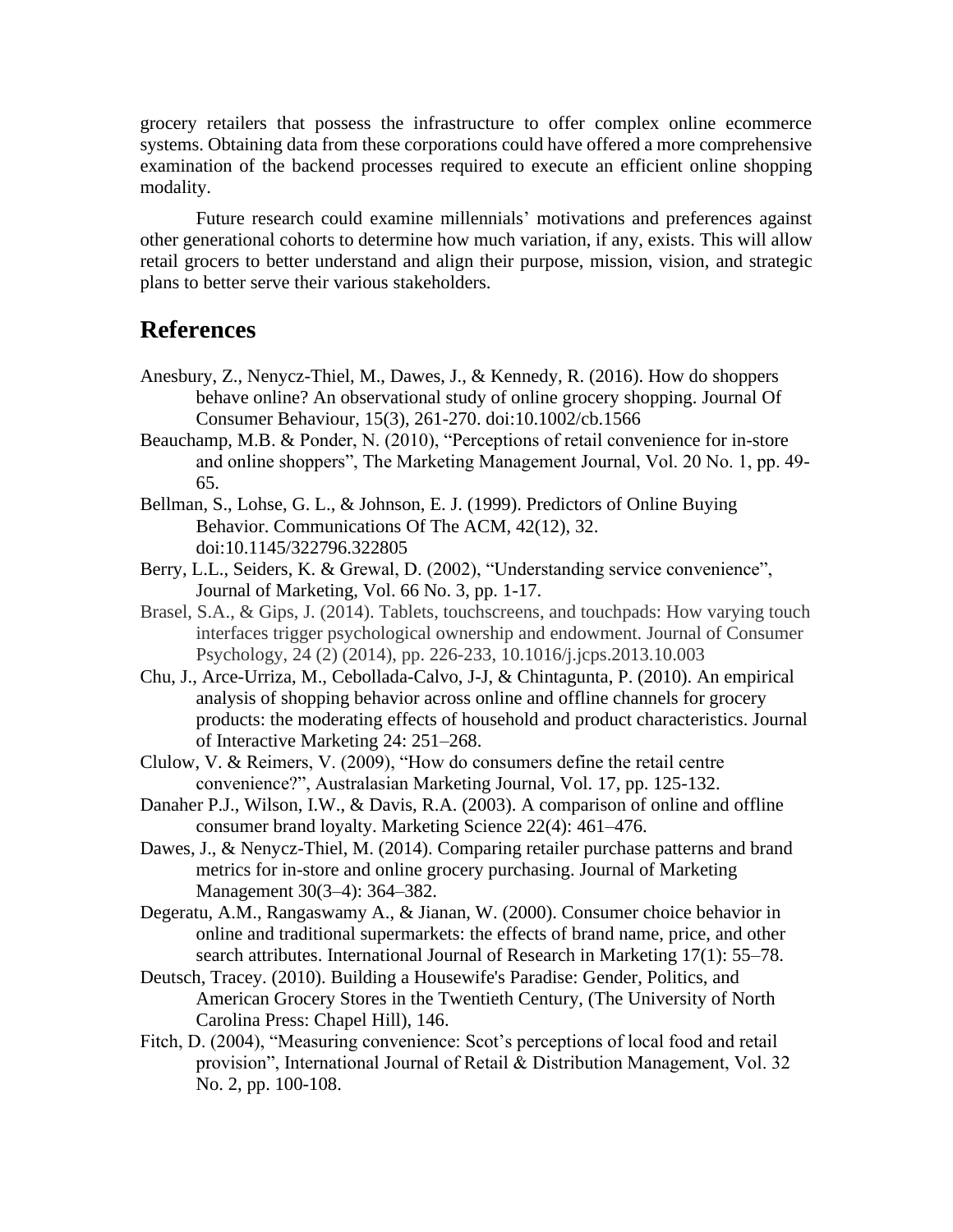Girard, Lichters, Sarstedt, & Biswas, (2019). Short- and long-term effects of nonconsciously processed ambient scents in a servicescape: Findings from two field experiments Journal of Service Research, 22 (4) (2019), pp. 440- 455, 10.1177/1094670519842333

Gorczyca, M., & Hartman, R. L. (2017). The New Face of Philanthropy: The Role of Intrinsic Motivation in Millennials' Attitudes and Intent to Donate to Charitable Organizations. Journal of Nonprofit & Public Sector Marketing, 29(4), 415–433. https://doi-org.proxy-etown.klnpa.org/10.1080/10495142.2017.1326349

- Halzack, S. (2015). The staggering challenges of the online grocery business. Online: The Washington Post.
- Hartman Group (2018). U.S. grocery shopper: Trends 2018. Retrieved from
- http://www.mmibusinessadvisors.com/wp-content/uploads/2018/06/shopper-trendsreport-2018.pdf.
- Hemscott Americas (2012), *Industry Summary* , Yahoo Finance, available at: http://biz.yahoo.com/p/sum\_qpmd.html
- Huang Y, & Oppewal H. (2006). Why consumers hesitate to shop online: an experimental choice analysis of grocery shopping and the role of delivery fees. International Journal of Retail & Distribution Management 34(4/5): 334–353.
- Hutchison, A., Johnston, L., & Breckon J. (2010). Using QSR-NVivo to facilitate the development of grounded theory project: An account of worked example. International Journal of Social Research Methodology, 13, 283-302. doi:10.1080/13645570902996301
- Jiang L. (Alice), Yang, Z., Jun, M. (2013). Measuring consumer perceptions of online shopping convenience. J. Serv. Manag. Emerald, 24 (2): 191-214
- Kumar, A and Kashyap, A.K. (2018). Leveraging utilitarian perspective of online shopping to motivate online shoppers. Int. J. Retail Distrib. Manag., 46 (3) (2018), pp. 247-263
- Ling (Alice) Jiang, Zhilin Yang, & Minjoon Jun. (2013). Measuring consumer perceptions of online shopping convenience, Journal of Service Management, Vol. 24 Issue: 2, pp.191-
	- 214, https://doi.org/10.1108/09564231311323962
- Mandelbaum, Robb. (December 12, 2011) B5. Small Business and Amazon, New York Times.
- Mpinganjira, M. (2015). Online store service convenience, customer satisfaction and behavioural intentions: a focus on utilitarian oriented shoppers, J. Econ. Behav. Stud., 7 (1): 36-49
- Merz R. (2013). Male shoppers shop online to avoid embarrassment. Available at http://www.scoop.it/t/digital-consumer-behaviour/ p/3995772165/2013/01/31/male-shoppers-shop-online-to-avoidembarrassmentpopai [Accessed June 3, 2018].
- Maignan, I. & Lukas, B.A. (1997), "The nature and social use of the internet: a qualitative investigation", Journal of Consumer Affairs, Vol. 31 No. 2, pp. 346- 71.
- Miyazaki, A.D. & Fernandez, A. (2001), "Consumer perceptions of privacy and security risks for online shopping", Journal of Consumer Affairs, Vol. 35 No. 1, pp. 27-44.